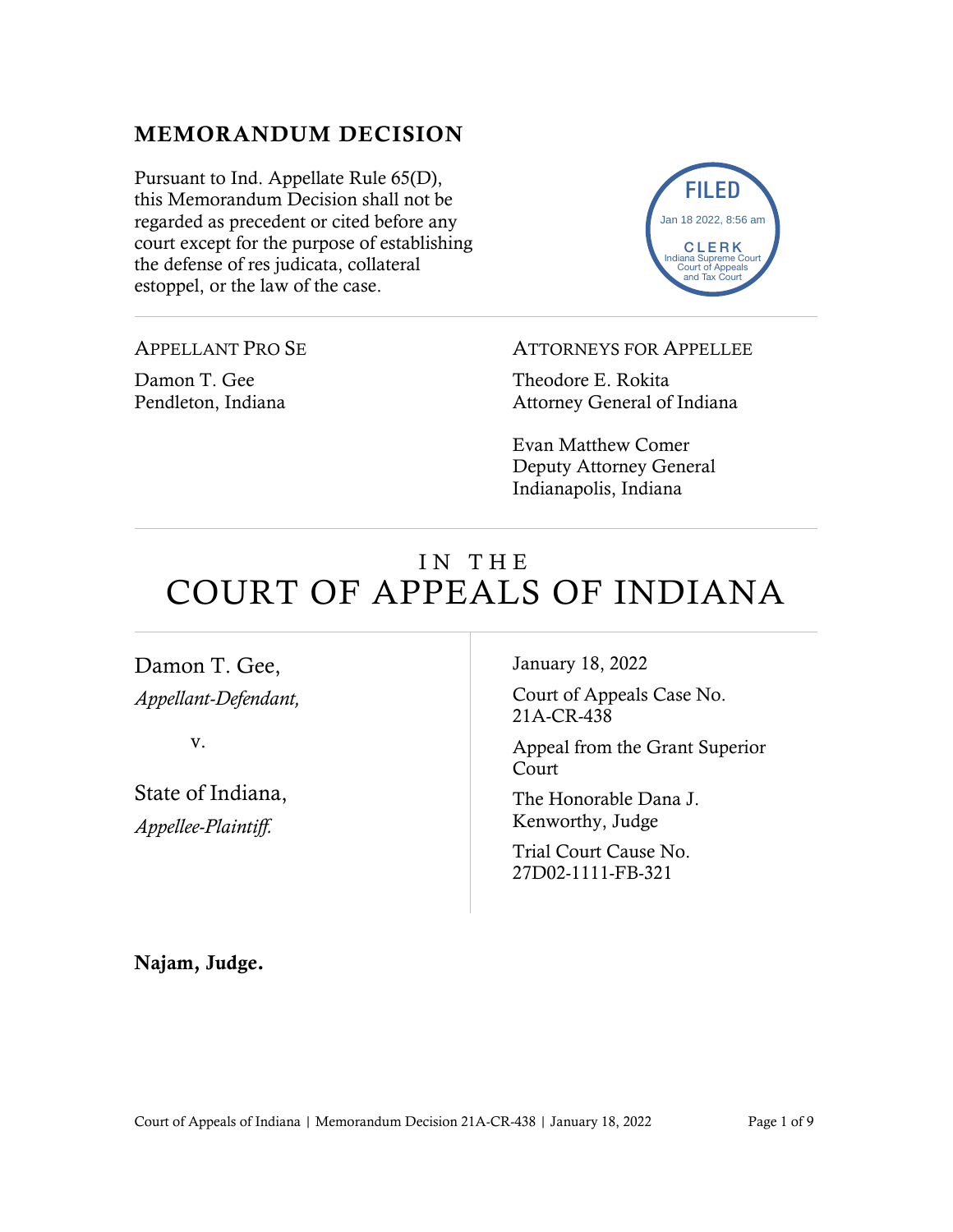### Statement of the Case

- [1] Damon T. Gee appeals the trial court's denial of his motion to modify his sentence. Gee presents two issues for our review:
	- 1. Whether the trial court abused its discretion when it denied his motion to modify his sentence.
	- 2. Whether his sentence is inappropriate in light of the nature of the offenses and his character.
- [2] We hold that the court did not abuse its discretion when it denied Gee's motion to modify his sentence. And we hold that the question of whether Gee's sentence is inappropriate is not properly before the Court. Accordingly, we affirm.

## Facts and Procedural History

[3] In November 2011, the State charged Gee with unlawful possession of a firearm by a serious violent felon, as a Class B felony (Count 1); possession of a stolen vehicle, as a Class D felony (Count 2); resisting law enforcement, as a Class A misdemeanor (Count 4); and escape as a Class C felony (Count 5).<sup>[1](#page-1-0)</sup> In addition, the State alleged that Gee was a habitual offender. Prior to his trial, the State presented Gee with several plea offers. In one of those offers, the State offered Gee a sentence of twenty-five years in exchange for his guilty plea.

<span id="page-1-0"></span> $<sup>1</sup>$  The State initially charged Gee with a second count of resisting law enforcement, as a Class A</sup> misdemeanor, but ultimately dismissed that charge.

Court of Appeals of Indiana | Memorandum Decision 21A-CR-438 | January 18, 2022 Page 2 of 9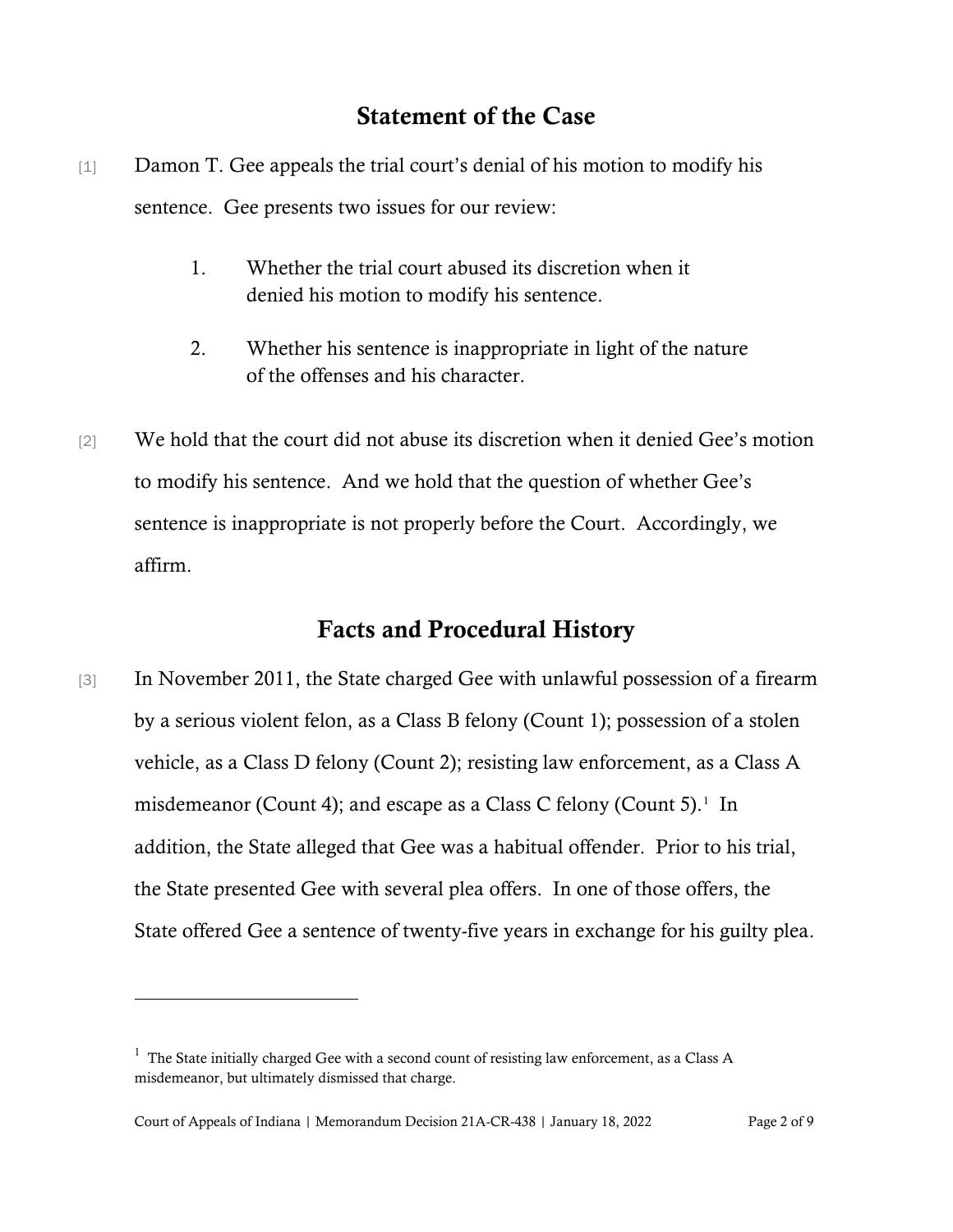Gee's trial counsel advised him that, if he accepted the plea agreement, he would not be able to appeal his adjudication as a habitual offender even if his remaining convictions were ultimately vacated on appeal. Appellant's App. Vol. [2](#page-2-0) at 38.<sup>2</sup> Based on that advice, Gee rejected the plea offers and proceeded to trial.

- [4] Following a trifurcated trial, the jury found Gee guilty on all counts. The court entered judgment of conviction accordingly and sentenced Gee to twenty years on Count 1, enhanced by twenty years for the habitual offender adjudication; three years for Count 2; one year for Count 3; and eight years for Count 5. The court then ordered those sentences to run concurrently, for an aggregate term of forty years.
- [5] On October 23, 2013, Gee filed a petition for post-conviction relief. The State agreed that Gee had received ineffective assistance from his trial counsel during plea negotiations and that, as a result, Gee received a longer sentence than he would have received had he accepted the plea agreement. *Id*. Gee agreed to withdraw his petition, and, in exchange, the State agreed to request that his sentence on Count 1 be modified to fifteen years, enhanced by ten years for his status as a habitual offender. Thereafter, the parties filed a joint motion to withdraw Gee's petition for post-conviction relief. On April 18, 2016, the court

<span id="page-2-0"></span> $2$  Our pagination of the Appellant's Appendix and any other document in the record on appeal refers to the .pdf pagination.

Court of Appeals of Indiana | Memorandum Decision 21A-CR-438 | January 18, 2022 Page 3 of 9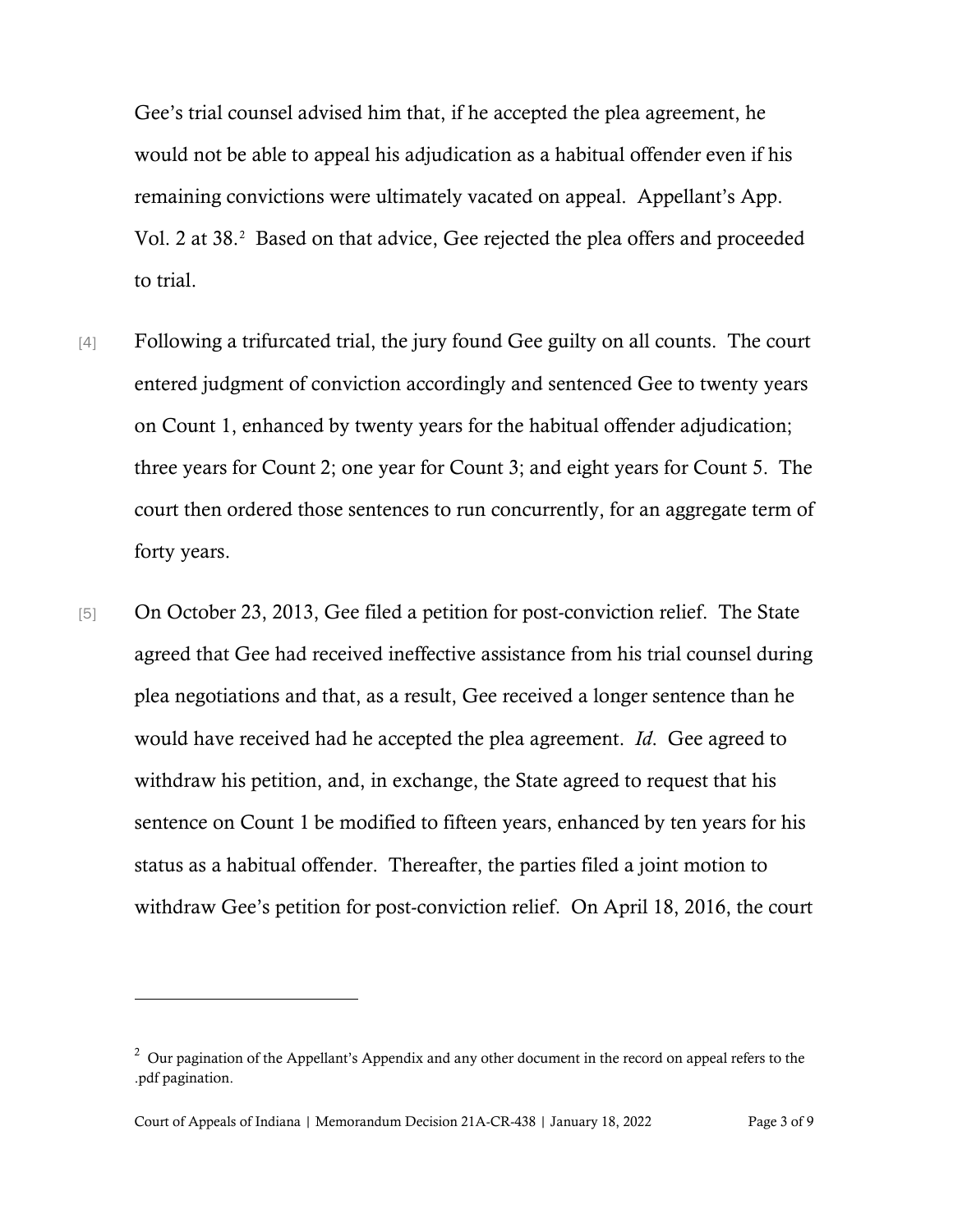granted the parties' joint motion and modified Gee's sentence on Count 1 as agreed.

[6] On October 20, 2020, Gee, *pro se*, filed a motion to modify his sentence. In that motion, Gee asserted that the court should modify his sentence because he has had "no violence, nor any weapons conduct reported" while he was incarcerated. *Id*. at 63. He further maintained that "[a]n attempt was made" on his life while incarcerated and that he had "attained the Court's desired goal of rehabilitating himself[.]" *Id*. at 64-65. Accordingly, Gee requested that the court modify his sentence and place him on home detention. The State objected, and the trial court summarily denied Gee's motion. This appeal ensued.

#### Discussion and Decision

#### *Issue One: Motion to Modify Sentence*

- [7] Gee, *pro se*, first asserts that the trial court abused its discretion when it denied his motion to modify his sentence. We review a trial court's decision regarding modification of a sentence for an abuse of discretion. *Johnson v. State*, 36 N.E.3d 1130, 1133 (Ind. Ct. App. 2015), *trans. denied*. An abuse of discretion occurs when the trial court's decision is clearly against the logic and effect of the facts and circumstances before the court or when the court misinterprets the law. *Id*.
- [8] Sentence modifications are governed by Indiana Code Section 35-38-1-17, which the legislature has amended several times since Gee committed the

Court of Appeals of Indiana | Memorandum Decision 21A-CR-438 | January 18, 2022 Page 4 of 9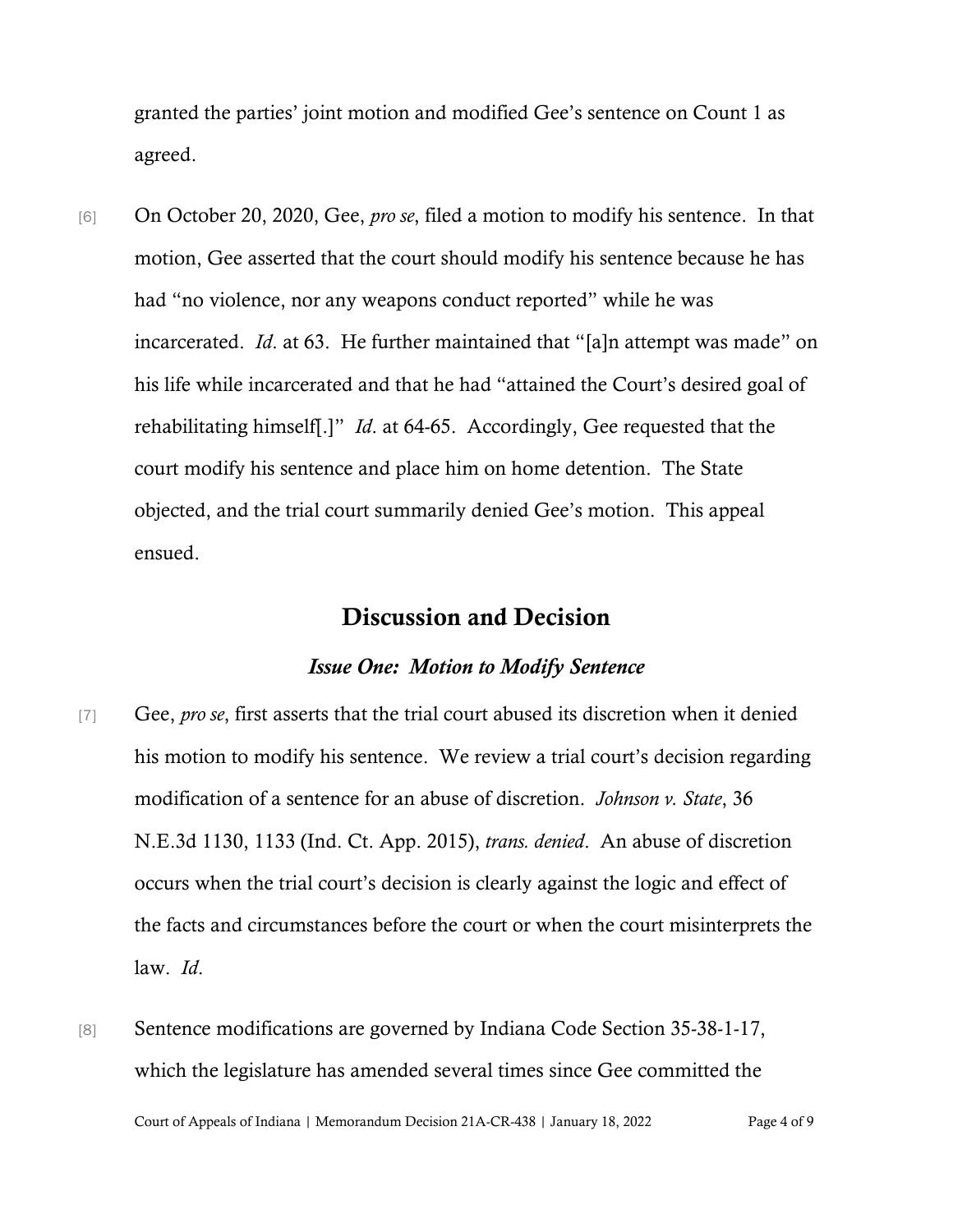offenses in 2010. Relying on the 2010 version of the statute, Gee contends that the trial court had the authority to modify his sentence and place him in a community corrections program without the consent of the prosecutor. *See* Appellant's Br. at 14-17; *see also* Ind. Code § 35-38-1-17(b) (2010).

- [9] We acknowledge that, as a general rule, "courts must sentence a convicted person under the statute in effect at the time the person committed the offense." *Moore v. State*, 30 N.E.3d 1241, 1246 (Ind. Ct. App. 2015). However, the legislature modified the statute in 2015 to expressly apply to a person who commits an offense or is sentenced before July 1, 2014. I.C. § 35-38-1-17(a) (2021). And this Court has interpreted that amendment to "expressly provide for retroactivity." *Vazquez v. State*, 37 N.E.3d 962, 964 (Ind. Ct. App. 2015). Thus, the version of the statute applicable to Gee's motion to modify his sentence is the amended version.[3](#page-4-0) *See id*.
- [10] As amended, Indiana Code Section 35-38-1-17 provides that, at any time after a convicted person begins serving his sentence and the court obtains a report from the Department of Correction concerning his conduct while imprisoned, "the court may reduce or suspend the sentence and impose a sentence that the court was authorized to impose at the time of sentencing." I.C. § 35-38-1-17(e). However, "if the convicted person was sentenced under the terms of a plea agreement, the court may not, without the consent of the prosecuting attorney,

<span id="page-4-0"></span> $3$  While Gee relies on the 2010 version to support his argument, he briefly mentions the "revised statute" at the end of his argument on this issue. Appellant's Br. at 19.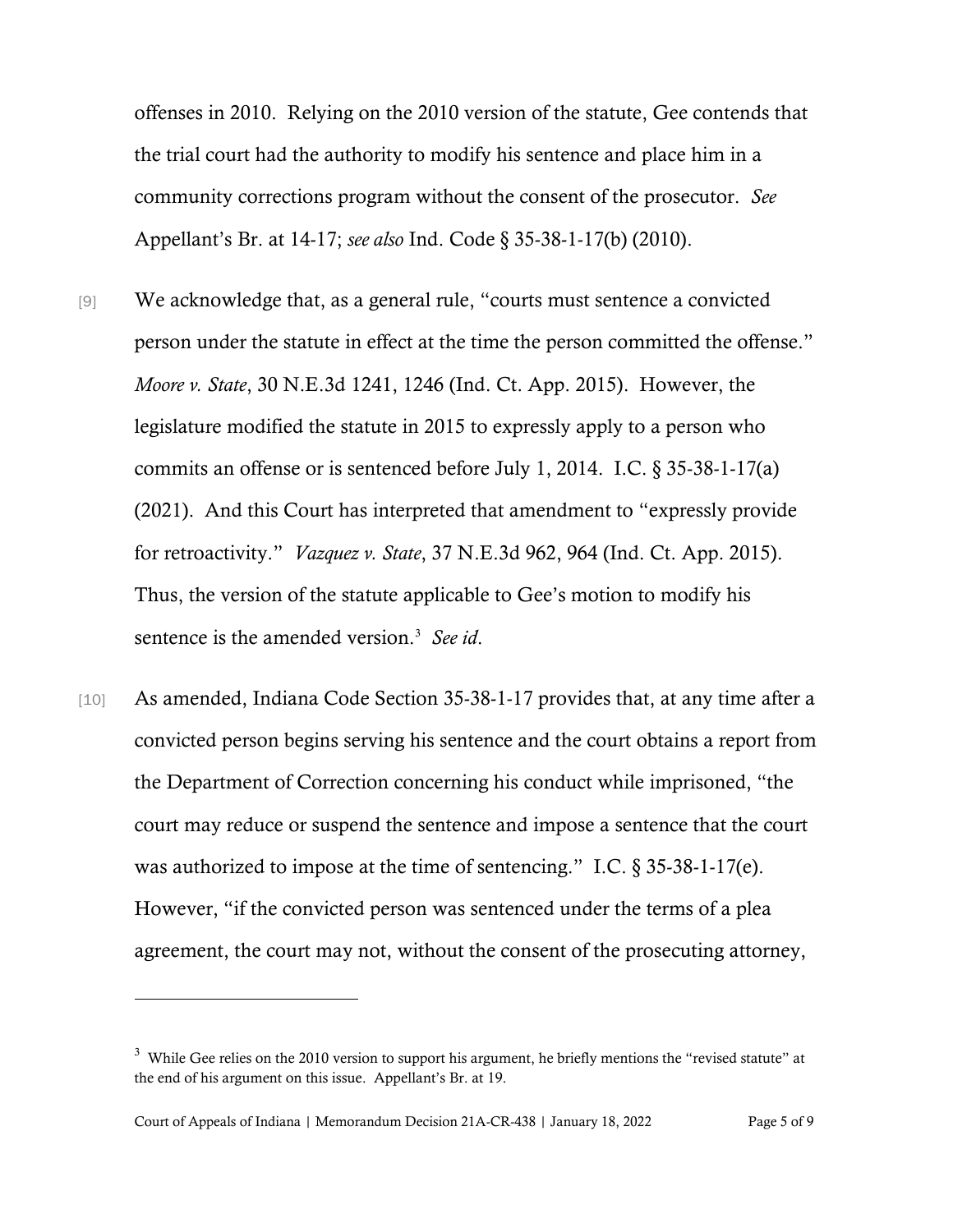reduce or suspend the sentence and impose a sentence not authorized by the plea agreement." *Id*.

- [11] Relying on the current version of the statute, the State contends that the court properly denied Gee's motion for sentence modification. Specifically, the State asserts that, because the 2016 joint motion to withdraw Gee's petition for postconviction relief provided for a specific revision to his sentence, it was "[f]unctionally" a plea agreement and that the court did not have the authority to modify Gee's sentence without the prosecutor's consent. Appellee's Br. at 9. In response, Gee asserts that the joint motion cannot be considered a plea agreement because he did not plead guilty to the offenses and because certain provisions of the joint motion would render a true plea agreement "null and void." Reply Br. at 5.
- [12] However, we need not determine whether the joint motion to withdraw his petition amounts to a plea agreement. Assuming for the sake of argument that the prosecutor's consent was not required, Gee has still not met his burden on appeal to demonstrate that the court abused its discretion when it denied his motion. As Gee acknowledges, "a sentence modification is not a given" and the court "had the authority to grant or deny" the motion. Appellant's Br. at 18. Indeed, Indiana Code Section 35-38-1-17(e) specifies that a court "may" reduce or suspend a convicted person's sentence. In other words, even when the prosecutor's consent is not required, the court has the discretion to deny the motion.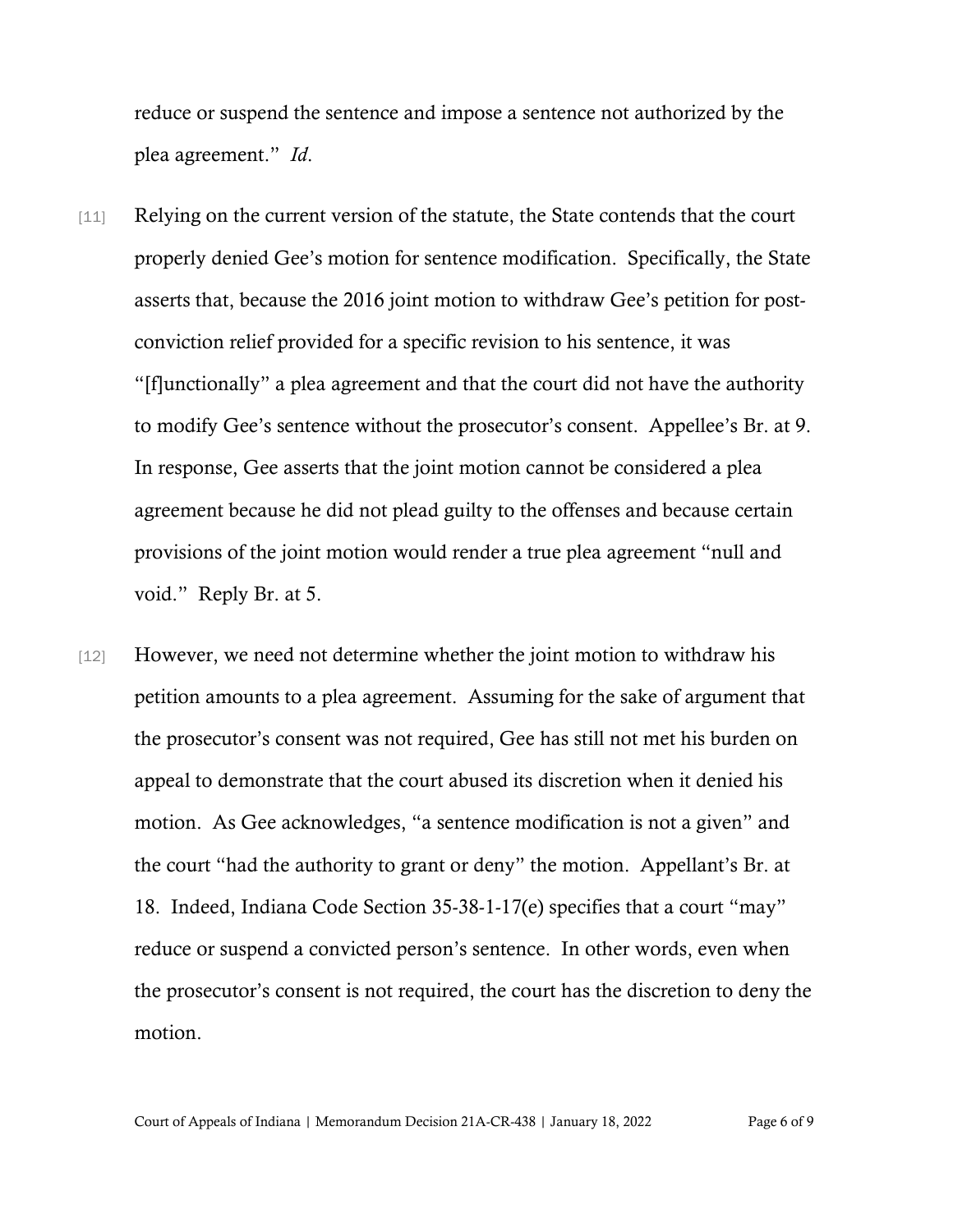[13] Other than his brief statement that his "life is in danger," Gee makes no argument on appeal to explain why the court's denial of his motion for sentence modification amounted to an abuse of discretion. Appellant's Br. at 17. And while Gee outlined several purported reasons to support his request for a sentence modification in his original motion, he does not explain why any of those reasons are significant in light of the record before the trial court. Indeed, Gee does not acknowledge his lengthy criminal history, which includes numerous violent felony convictions and at least three probation violations, or explain why he was entitled to a sentence modification despite that history. Nor does Gee acknowledge the fact that the court had already reduced his forty-year sentence down to twenty-five years. As such, we cannot say that the court abused its discretion when it denied Gee's motion to modify his sentence.

#### *Issue Two: Inappropriate Sentence*

[14] Gee next contends that his sentence is inappropriate in light of the nature of the offenses and his character. However, we do not reach the merits of this issue because we agree with the State that Gee's argument on this issue is "not properly before the Court at this time." Appellee's Br. at 11, n.2. Indiana Appellate Rule 9 prescribes the procedure for filing a party's Notice of Appeal with our Court. Rule  $9(A)(1)$  states that "[a] party initiates an appeal by filing a Notice of Appeal with the Clerk . . . within thirty (30) days after the entry of a Final Judgment is noted in the Chronological Case Summary." And Rule 9(A)(5) states that, "[u]nless the Notice of Appeal is timely filed, the right to appeal shall be forfeited except as provided by P.C.R. 2." Here, the trial court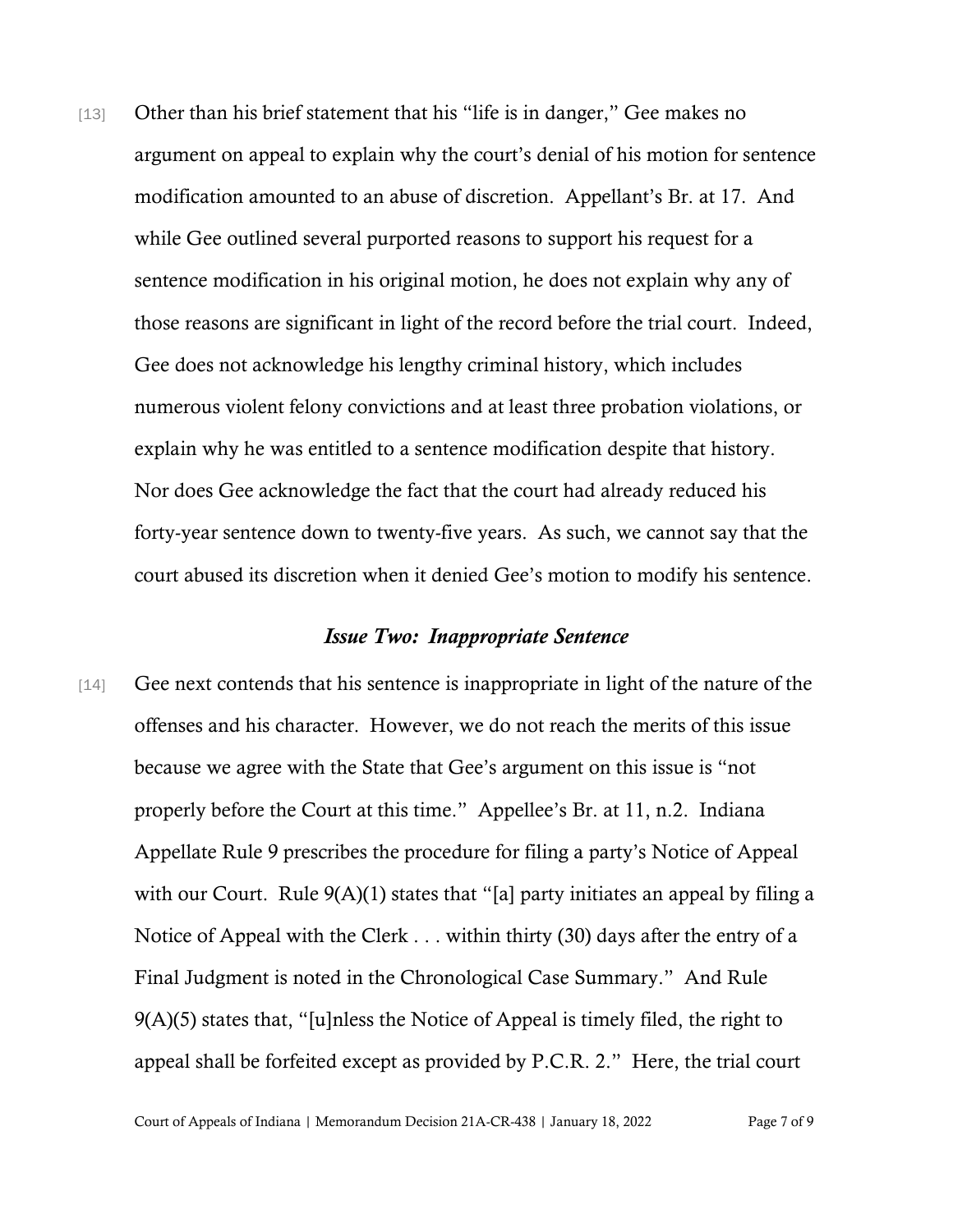modified Gee's sentence in April 2016. Because Gee did not file a Notice of Appeal until March 2021, his appeal was untimely, and he has forfeited his right to appeal.

- [15] In his reply brief, Gee concedes that his appeal of his sentence was not timely. Nonetheless, he asserts that Indiana Post-Conviction Rule 2 "permits" him to file a belated notice of appeal. Reply Br. at 9. But because Gee makes this argument for the first time in his reply brief, it is waived. *See Monroe Guar. Ins. Co. v. Magwerks Corp.*, 829 N.E.2d 968, 977 (Ind. 2005).
- [16] Waiver notwithstanding, Post-Conviction Rule 2 provides that an eligible defendant is "a defendant who, but for the defendant's failure to do so timely, would have the right to challenge on direct appeal a conviction or sentence after a trial or plea of guilty[.]" That rule further provides that "[a]n eligible defendant . . . may petition the trial court for permission to file a belated notice of appeal" if the defendant failed to file a timely notice of appeal, the failure to file a timely notice was not due to the fault of the defendant, and the defendant has been diligent in requesting permission to file a belated notice of appeal. P- $C.R. 2(1)(a)$ .
- [17] We first note that there is no indication in the record that Gee petitioned the trial court for permission to file a belated notice of appeal. In addition, other than simply outlining the requirements of Post-Conviction Rule 2, Gee makes no argument that his failure to file a notice of appeal was due to no fault of his own or that he had been diligent in requesting permission to file a belated notice